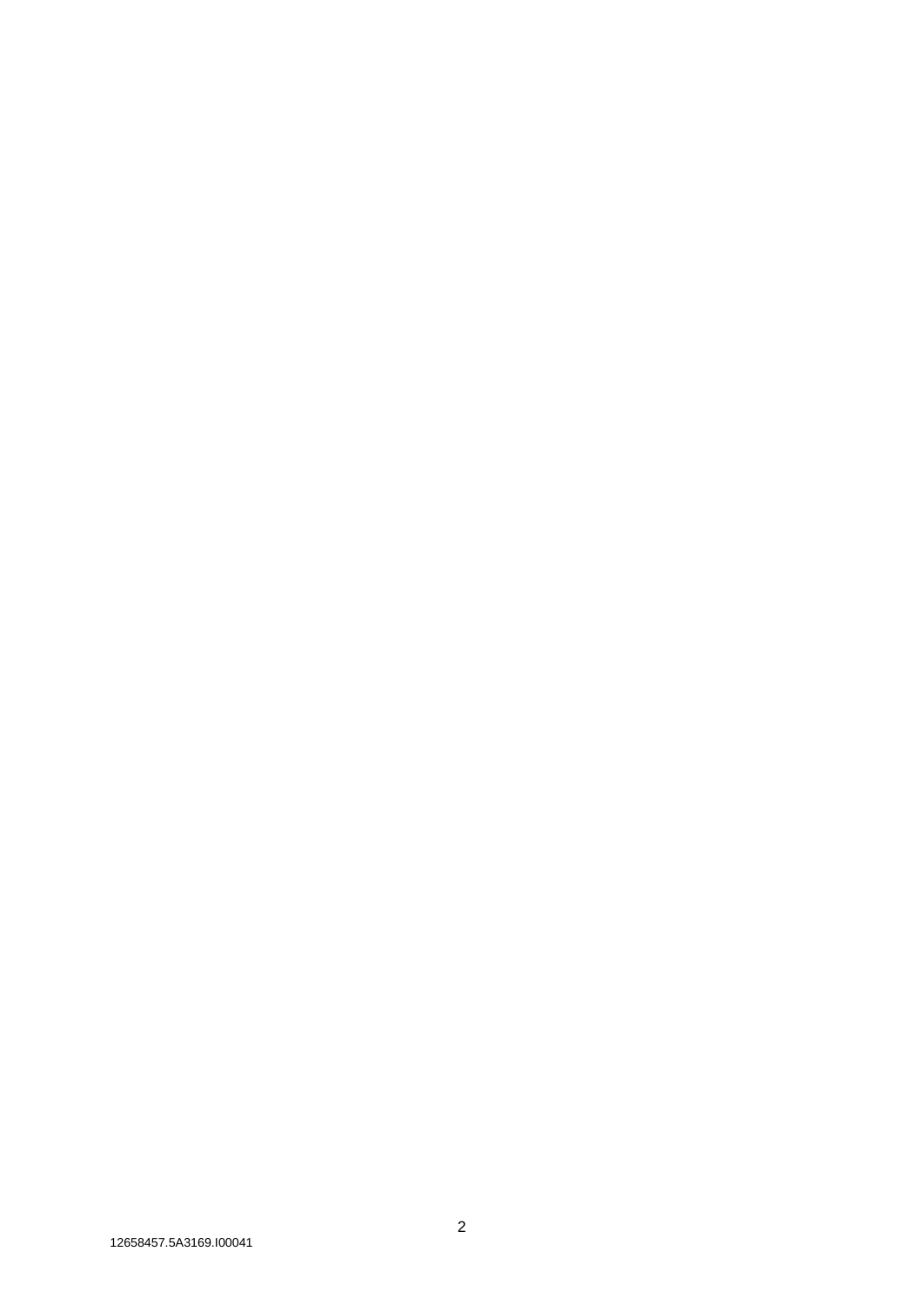#### **INDEX**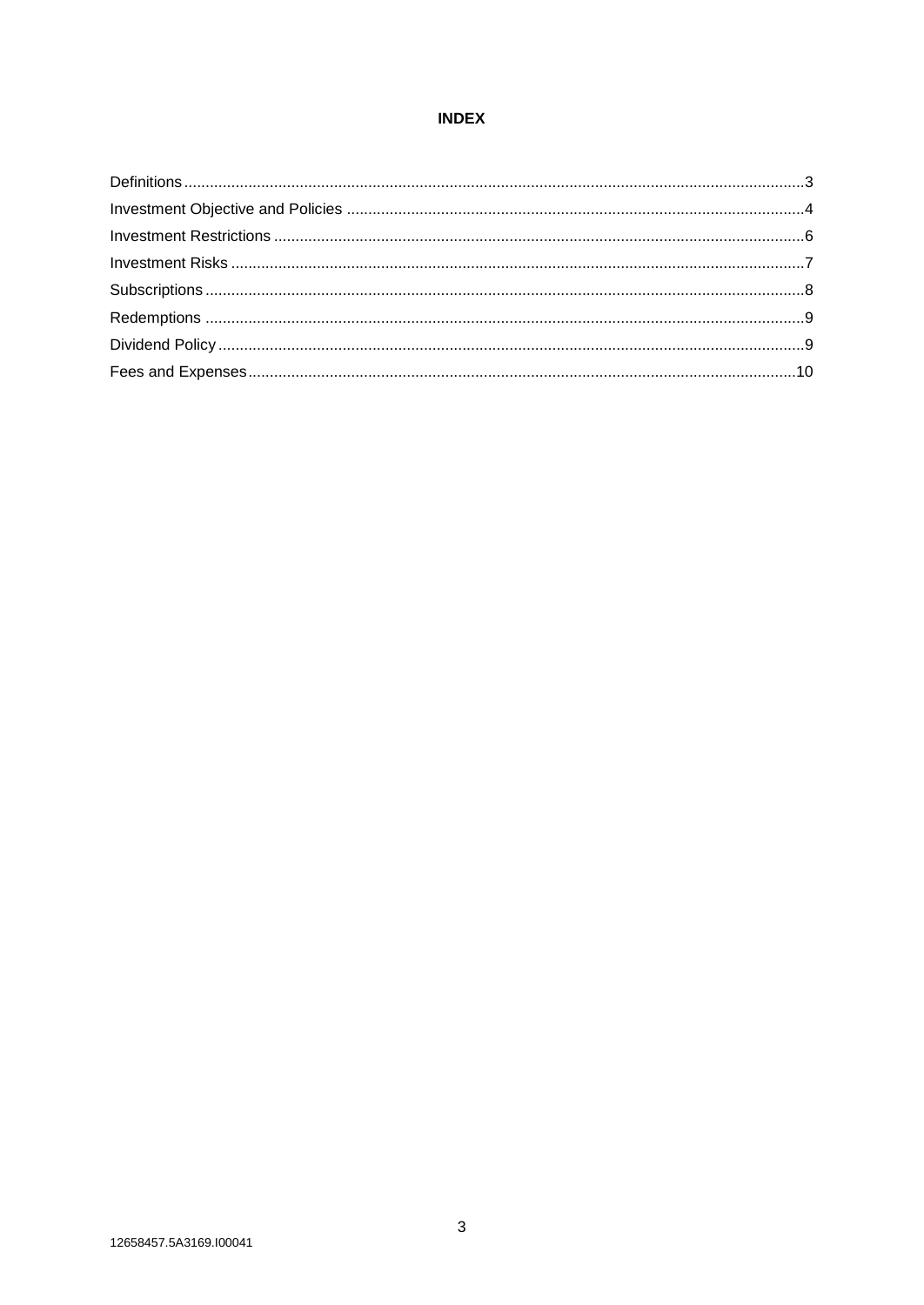#### **DEFINITIONS**

Words and terms defined in the Prospectus have the same meaning in this Supplement unless otherwise stated herein.

| "Base Currency"                               | for the purposes of this Supplement, the base currency shall be Euro;                                                                                                                                                                                                                                                                                                            |
|-----------------------------------------------|----------------------------------------------------------------------------------------------------------------------------------------------------------------------------------------------------------------------------------------------------------------------------------------------------------------------------------------------------------------------------------|
| "Dealing Deadline for<br><b>Redemptions</b>   | means 2:30 pm (Irish time) 30 Business Days prior to the relevant<br>Dealing Day or such later time as any Director, in consultation with the<br>AIFM, may from time to time permit provided that redemption request<br>forms will not be accepted after the Valuation Point;                                                                                                    |
| "Dealing Deadline for<br><b>Subscriptions</b> | means 2:30 pm (Irish time) 1 Business Day prior to the relevant Dealing<br>Day or such later time as any Director, in consultation with the AIFM,<br>may from time to time permit provided that application forms will not be<br>accepted after the Valuation Point;                                                                                                             |
| "Dealing Day"                                 | means the last Business Day of each week, or such other Business Day<br>or Business Days as the Directors may determine and notify to<br>Shareholders in advance, provided that there shall be at least one<br>Dealing Day per quarter; and                                                                                                                                      |
| "Valuation Point"                             | means 11:15 pm (Irish time) on the last Business Day of each week, or<br>such other Business Day as the Directors may determine and notify to<br>Shareholders, using the closing market prices in the relevant markets<br>available on such day, or such other time as the Directors may<br>determine provided that the valuation point is always after the Dealing<br>Deadline. |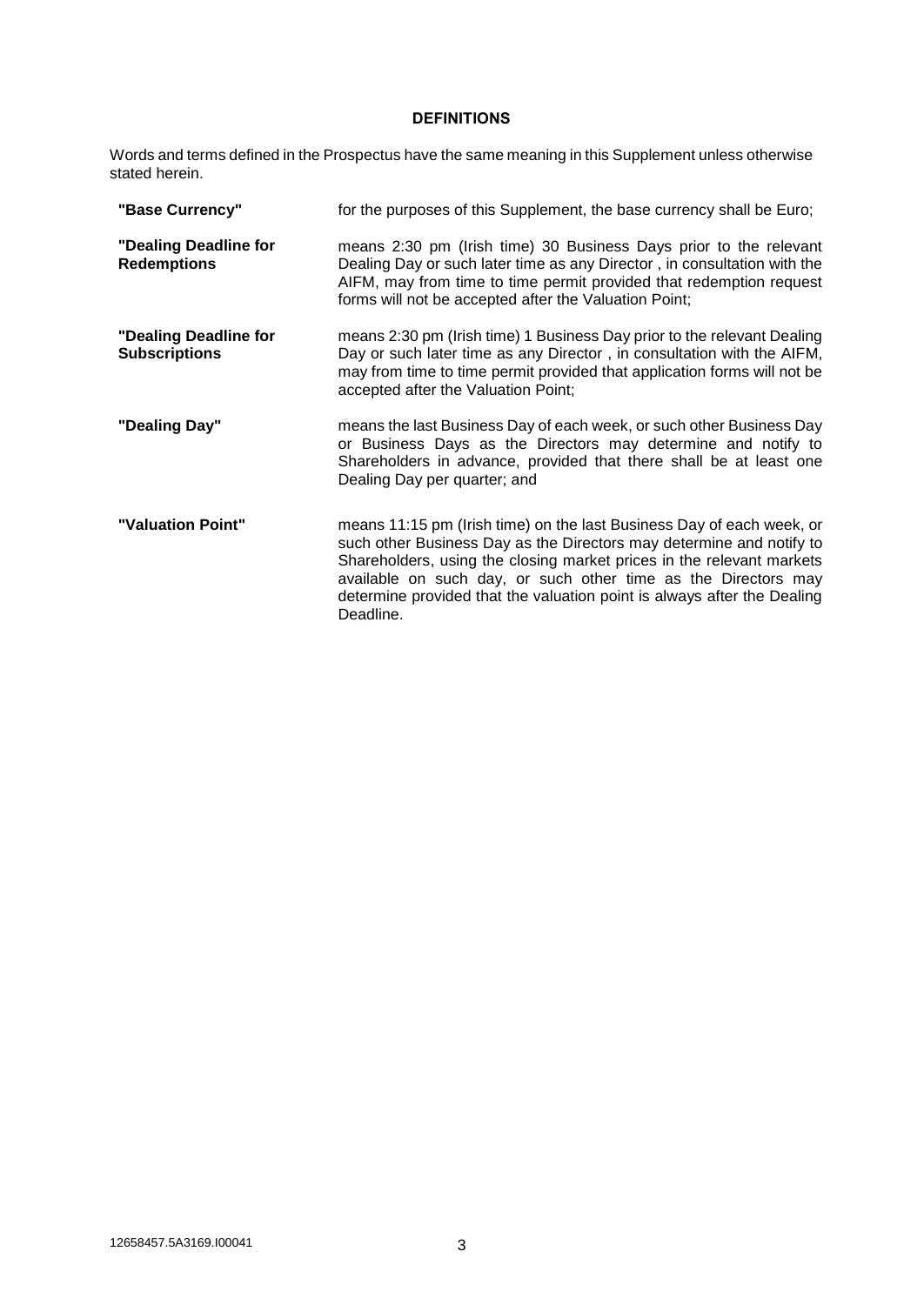#### **INVESTMENT OBJECTIVE AND POLICIES**

#### **Investment Objective**

The primary objective of the Fund is to achieve superior long-term capital appreciation.

#### **Investment Policies**

The Fund will seek to achieve its investment objective by investing in a wide variety of equities, equityrelated securities, fixed income securities and derivative instruments. Investment strategies will include relative value, arbitrage and directional trades.

While the Fund intends to focus on investment in companies which the Investment Manager deems eligible in the Italian equity market, the Fund is also permitted to invest in a wide range of equities and equity related securities on a global basis. Such equities and equity related securities may include, but are not limited to, common stocks, preferred stocks, convertible debt obligations, and convertible preferred stocks, limited liability companies, stock purchase rights, stock options, rights, renounceable letters of allotment or other securities convertible into equities. Renounceable letters of allotment evidence the right to shares in a company can be renounced to third parties and are short-term liquid instruments. Such issuers may be companies, corporations, partnerships or other such entities and may be from any industry or sector. Such equity securities may or may not be listed or dealt in organized on over-the-counter stock markets or exchanges and may include private placement offerings or offerings pursuant to Regulation S under the United States Securities Act of 1933 (as amended) and private securities.

The Fund may also invest in a wide range of fixed income securities including, but not limited to, bonds, notes and other debt instruments and debt securities, including mortgage and other assets backed securities. The securities may include fixed or floating rate bonds and notes, commercial paper, loan interests, certificates of deposits and may also include convertible securities and other specially structured securities. The debt instruments may be short, medium and long term and may include investment grade, sub-investment grade and non-rated debt investments. No more than 30% of the Net Asset Value of the Fund will be invested in sub-investment grade investments. Issuers will include governments, governmental agencies or instrumentalities, commercial banks, corporations and other non-governmental issuers on a world wide basis including in non-OECD countries and non-OECD currencies. The Fund may also invest in instruments not located in non-OECD countries but the risks of which is linked to these countries.

The instruments and securities may or may not be listed or dealt in on organised or over the counter markets or exchanges. No more than 30% of the Fund's Net Asset Value will be invested in instruments or securities that are not listed or dealt in on organised or over the counter markets or exchanges. Such investments may be purchased in the Euro Markets through Clearstream or Euroclear or equivalent trading systems or purchased directly from issuers, dealers, brokers or any other legitimate holder. Where determined appropriate by the Directors a valuation committee of the Investment Manager, approved for the purpose by the Depositary, will value such unlisted securities.

The Fund is authorised to make short sales of securities where the Fund will sell a security in anticipation that its market price will decline, either for hedging or speculative purposes.

The Fund may also use a wide range of derivative instruments both for efficient portfolio management and investment purposes and such derivatives may include, but are not be limited to, futures, foreign exchange contracts (including spot and forward contracts), options and swaps.

As outlined under the terms of the Prospectus, the Fund may engage in Securities Financing Transactions such as securities lending agreements for efficient portfolio management purposes. The types of assets that may be subject to securities lending will be of a type which is consistent with the investment policy of the Fund. The maximum exposure of the Fund in respect of Securities Financing Transactions shall be 60% of the Net Asset Value of the Fund. The Investment Manager does not anticipate that the Fund's exposure to securities lending will exceed 30% of the Net Asset Value of the Fund.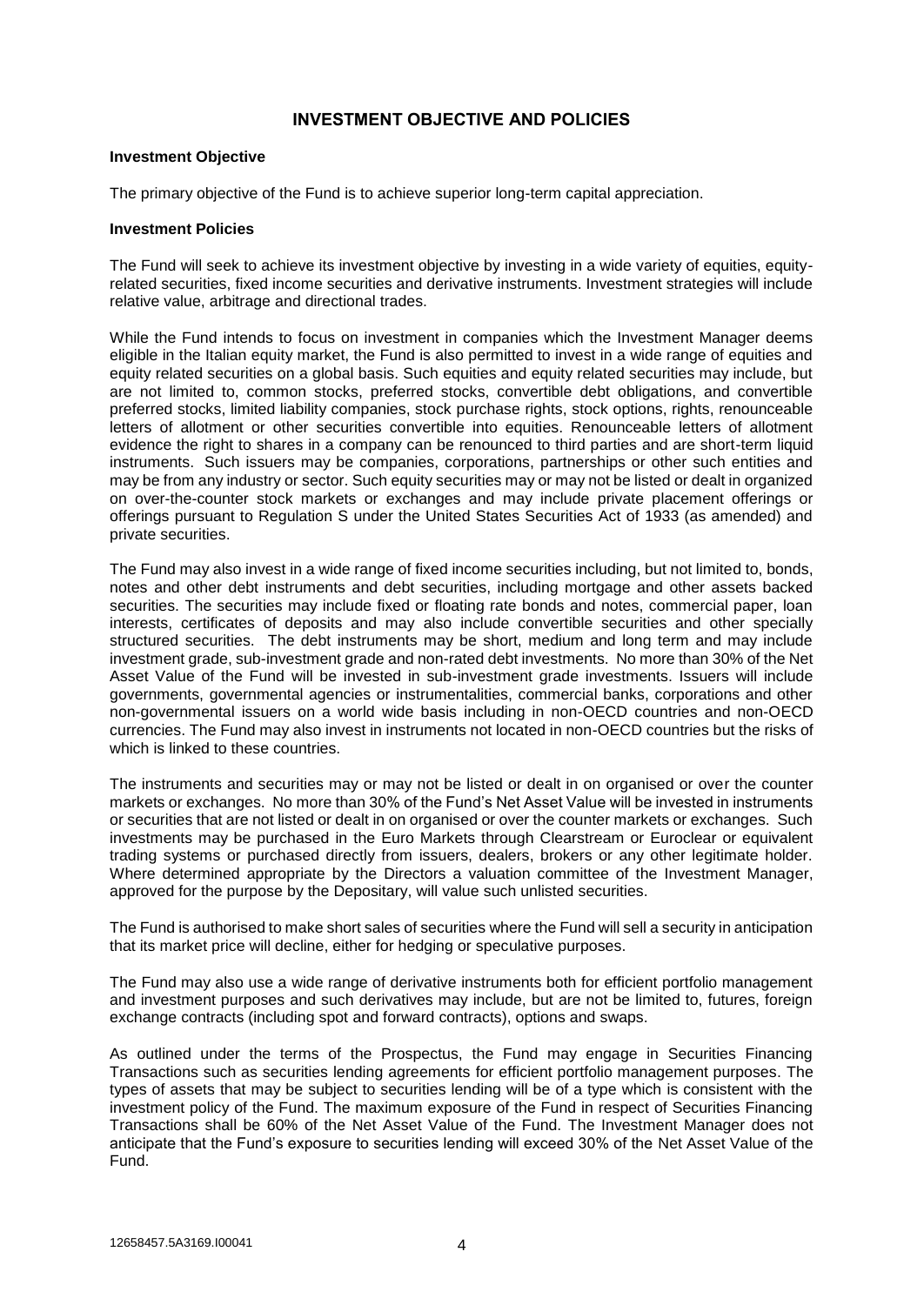The following are the primary strategies that will be used to achieve the objectives of the Fund but are not intended to be complete explanations or a list of all possible investment strategies or methods that may be used by Investment Manager:

**Equity Relative Value**: Investments in long and short global equity securities. The Investment Manager will purchase and sell equities short based upon in-depth fundamental company research and industry analysis. The Investment Manager will seek to profit from the relative out-performance of its portfolio rather than by predicting the direction of the equity markets.

**Event-Driven Arbitrage and Relative Value**: Investments in the debt and equity of companies involved in announced mergers, acquisitions and other expected corporate events. Positions will be established to capture the spread between current value and the anticipated value upon consummation of the event. The Investment Manager will also make relative value equity investments, seeking to exploit fundamental valuation discrepancies caused by market dislocations, lack of sell side following or expected corporate events. The Investment Manager will (I) position the portfolio from both the long and the short side; (2) actively trade such positions and related spreads; and (3) utilize leverage and derivatives to optimize returns.

**Fixed Income Arbitrage and Convergence Trades**: Investments in global fixed income instruments. The Investment Manager will invest in U.S. government securities, securities issued by U.S. government sponsored entities, and interest rate derivatives, including futures, swaps and options. The Investment Manager will also invest in foreign government securities as well as emerging market, fixed income and related interest rate derivatives. The Investment Manager will seek to profit from these positions by capturing interest rate spread and volatility opportunities, by positioning within or across yield curves and by arbitraging expected versus actual mortgage prepayments across mortgage securities, including mortgage derivatives.

**Directional Trades**: The Investment Manager will invest in securities and call and put options and other derivative instruments that tend to appreciate under certain scenarios when the probability of the occurrence of such scenario, in the opinion of the Investment Manager, appears to be mispriced by the market. The Investment Manager may also short securities when such instruments, in the opinion of the Investment Manager, appear to be overvalued.

The assets of the Fund will be invested in accordance with the restrictions and limits set out in the Prospectus and such additional investment restrictions, if any, as may be adopted by the Directors in relation to the Fund and set out in this Supplement.

As the Company is a qualifying investor scheme for the purpose of the Central Bank's regulations on collective investment schemes, the Central Bank has not imposed any limit on the degree to which the Company may be leveraged and leverage may therefore be unlimited. The maximum level of leverage that the Fund will employ will be 200% of the Net Asset Value of the Fund.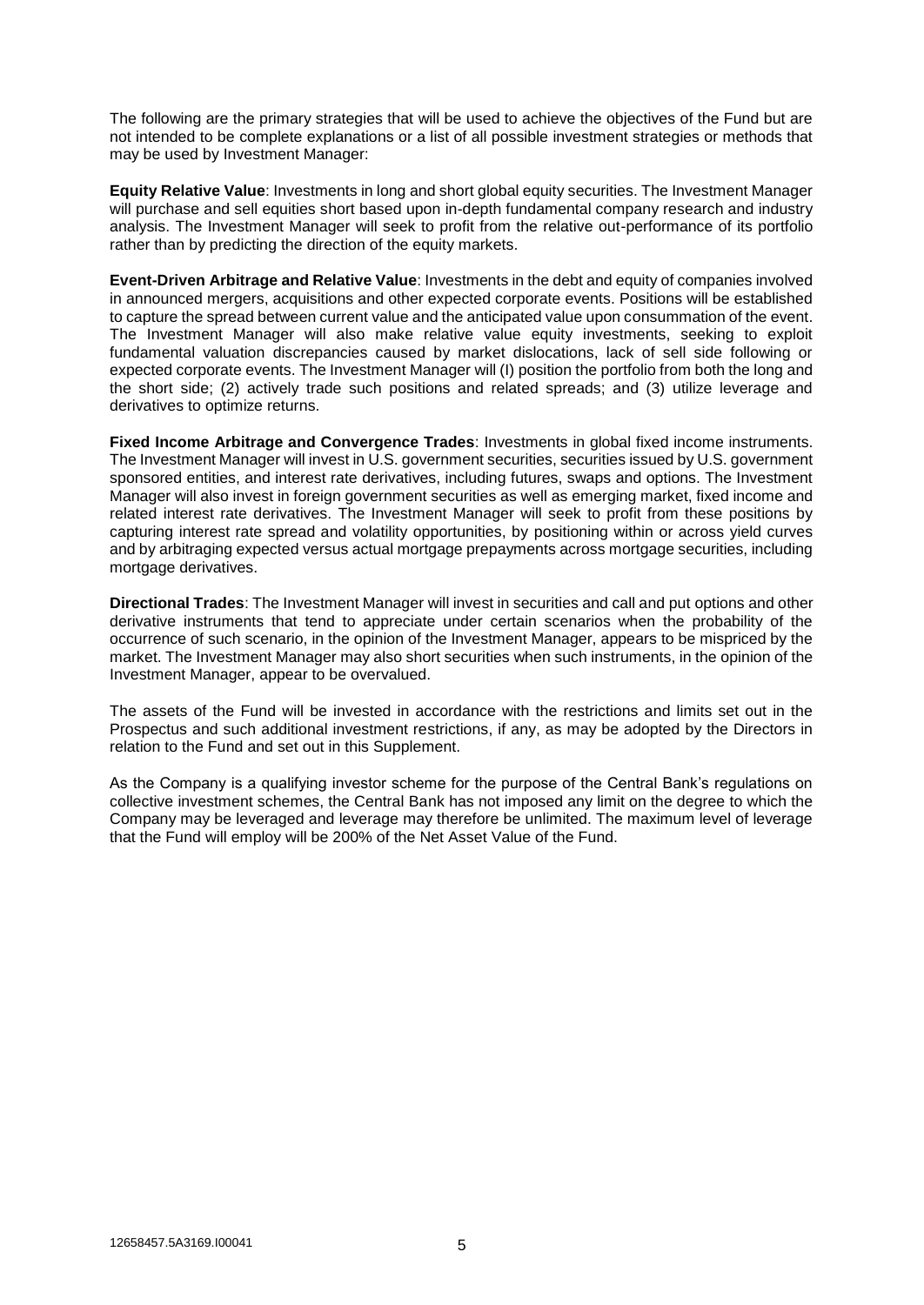#### **INVESTMENT RESTRICTIONS**

The Directors, in consultation with the AIFM, from time to time impose such further investment restrictions as shall be compatible with or in the interest of the Shareholders, in order to comply with the laws and regulations of the countries where Shareholders are located, provided that the general principle of diversification in respect of the Company's assets are adhered to for so long as the Shares are listed on the Irish Stock Exchange (if applicable).

The investment restrictions set out in the Prospectus are deemed to apply at the time of purchase of the investments. If such limits are exceeded for reasons beyond the control of the Company, or as a result of the exercise of subscription rights, the Company, in consultation with the AIFM, must adopt, as a priority objective, the remedying of the situation, taking due account of the interests of Shareholders.

The Fund may enter into arrangements with other financing counterparties including counterparties to OTC financial derivatives, provided the counterparty has a minimum credit rating of A2/P2. Transactions by the Fund with counterparties which may give rise to counterparty risk exposure will be limited to 40% of the Net Asset Value of the Fund.

Counterparty risk exposure will be measured on an aggregate basis and will include, for example, exposures arising from investments in securities issued by the counterparty, amounts held on deposit and OTC derivative positions.

The maximum level of leverage that the Fund will employ will be 200% of the Net Asset Value of the Fund.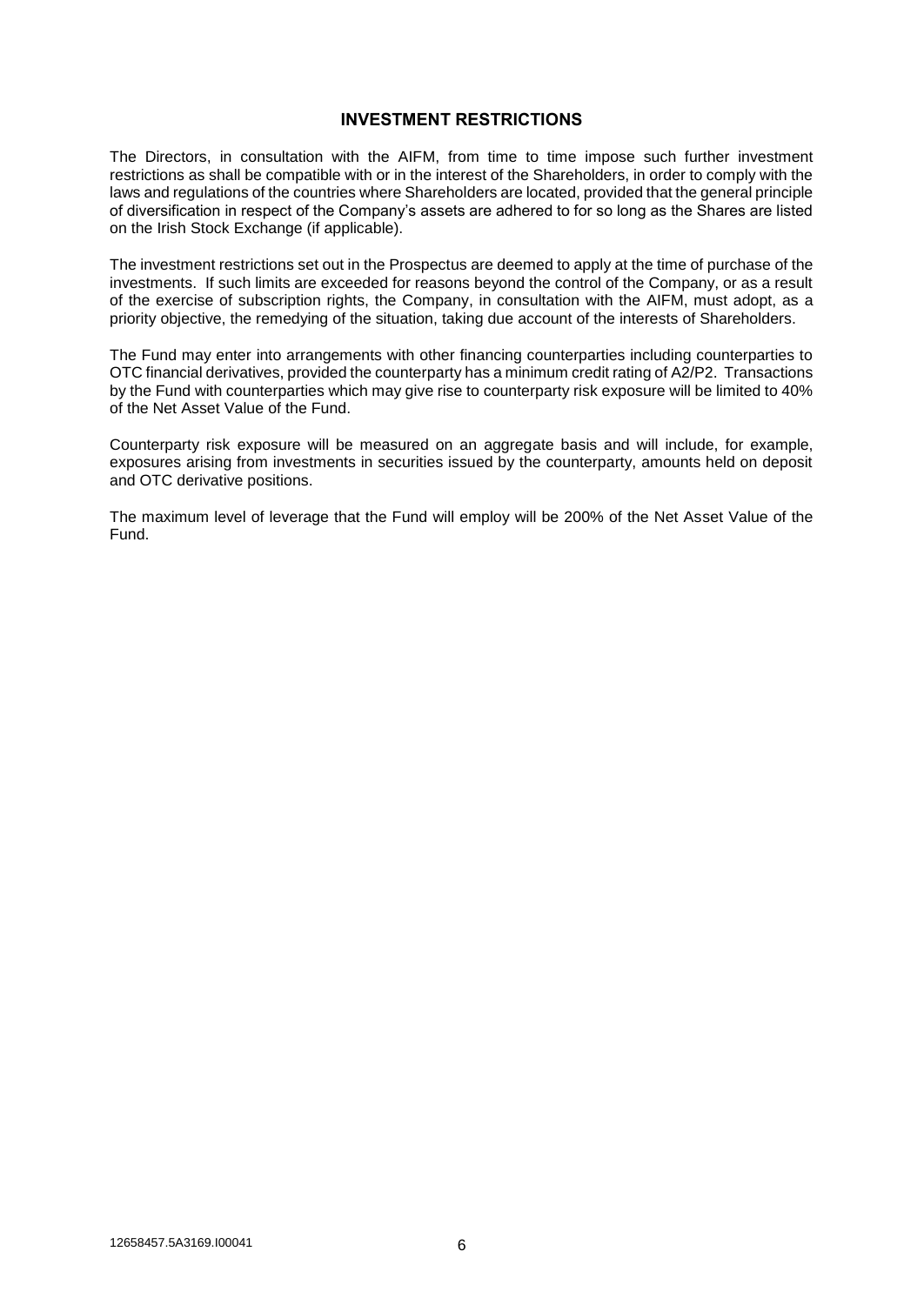#### **INVESTMENT RISKS**

Investment in the Fund carries with it a degree of risk including, but not limited to, the risks described in the "**Investment Risks**" section of the Prospectus. These investment risks are not purported to be exhaustive and potential investors should review the Prospectus and this Supplement carefully and consult with their professional advisers before making an application for Shares. There can be no assurance that the Fund will achieve its investment objective.

#### **Equity and Equity Related Securities**

The Fund's portfolio may include long and short positions in equity securities traded on national securities exchanges and over-the-counter markets. The Fund may also, directly or indirectly, purchase equity-related securities and instruments, such as convertible securities, warrants, stock options and individual stock futures. The value of equity securities varies in response to many factors. Factors specific to an issuer, such as certain decisions by management, lower demand for its products or services, or even loss of a key executive, could result in a decrease in the value of the issuer's securities. Factors specific to the industry in which the issuer participates, such as increased competition or costs of production or consumer or investor perception, can have a similar effect. The value of an issuer's stock can also be adversely affected by changes in financial markets generally, such as an increase in interest rates or a decrease in consumer confidence, that are unrelated to the issuer itself or its industry. Stock which the Fund has sold short may be favorably impacted (to the detriment of the Fund) by the same factors (e.g., decreased competition or costs or a decrease in interest rates). In addition, certain options and other equity-related instruments may be subject to additional risks, including liquidity risk, counterparty credit risk, legal risk and operations risk, and may involve significant economic leverage and, in some cases, be subject to significant risks of loss. These factors and others can cause significant fluctuations in the prices of the securities in which the Fund invests and can result in significant losses to the Fund.

#### **Fixed-Income Securities**

The Fund may invest in fixed income securities. Fixed income securities are obligations of the issuer to make payments of principal and/or interest on future dates, and include, among other securities: bonds, notes; debt securities issued or guaranteed by the U.S. government or one of its agencies or instrumentalities or by a non-U.S. government or one of its agencies or instrumentalities; municipal securities; and mortgage-backed and asset-backed securities. These securities may pay fixed, variable, or floating rates of interest, and may include zero coupon obligations. Fixed-income securities are subject to the risk of the issuer's or a guarantor's inability to meet principal and interest payments on its obligations (*i.e.*, credit risk) and are subject to price volatility due to factors such as interest rate sensitivity, market perception of the creditworthiness of the issuer, and general market liquidity (*i.e.*, market risk). In addition, mortgage-backed securities and asset-backed securities may also be subject to call risk and extension risk. For example, homeowners have the option to prepay their mortgages. Therefore, the duration of a security backed by home mortgages can either shorten (*i.e.*, call risk) or lengthen (*i.e.*, extension risk). In general, if interest rates on new mortgage loans fall sufficiently below the interest rates on existing outstanding mortgage loans, the rate of prepayment would be expected to increase. Conversely, if mortgage loan interest rates rise above the interest rates on existing outstanding mortgage loans, the rate of prepayment would be expected to decrease. In either case, a change in the prepayment rate can result in losses to investors. The same would be true of assetbacked securities, such as securities backed by car loans.

#### **Derivatives**

Derivatives are securities and other instruments the value or return of which is based on the performance of an underlying asset, index, interest rate or other investment. Derivatives may be volatile and involve various risks, depending upon the derivative and its function in a portfolio. Special risks may apply to instruments that are invested in by the Fund in the future that cannot be determined at this time or until such instruments are developed or invested in by the Fund. Certain swaps, options and other derivative instruments may be subject to various types of risks, including market risk, the risk of lack of correlation, liquidity risk, the risk of non-performance by the counterparty, including risks relating to the financial soundness and creditworthiness of the counterparty, legal risk and operations risk.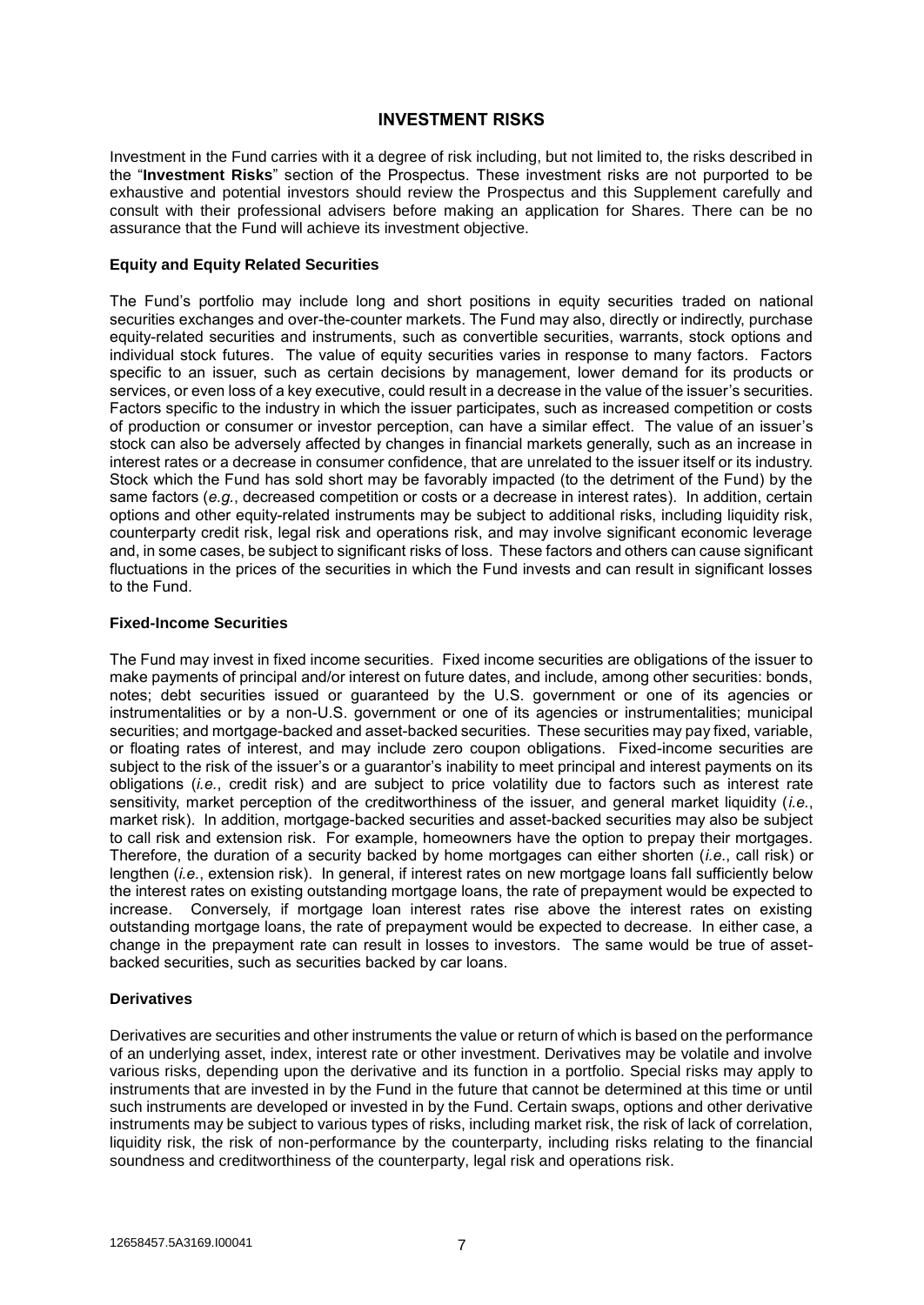#### **Short Selling**

Short selling or the sale of securities not owned by a Fund, necessarily involves certain additional risks. Such transactions expose the Fund to the risk of loss in an amount greater than the initial investment, and such losses can increase rapidly and, in the case of equities, without effective limit. There is the risk that the securities borrowed by a Fund in connection with a short sale would need to be returned to the securities lender on short notice. If such request for return of securities occurs at a time when other short sellers of the subject security are receiving similar requests, a "short squeeze" can occur, wherein a Fund might be compelled, at the most disadvantageous time, to replace borrowed securities previously sold short with purchases on the open market, possibly at prices significantly in excess of the proceeds received earlier.

#### **Event-Driven Arbitrage**

In general, event driven arbitrage trading is exposed to adverse outcomes of the "event" being positioned. Adverse outcomes or developments might arise from fundamental reasons, regulatory rulings, legal or tax rulings, or even extreme market movements. The financing component of many announced corporate actions could come under pressure and result in a cancellation or change in terms of the proposed transaction. Even where the corporate action or event occurs as expected, but is significantly delayed or advanced in timing of completion, deviations from the expected return or profitability could be high. At times, the amount of announced deals in the market might be inadequate to allow for a diversified portfolio to be constructed, or for returns to be near historic and meaningful levels relative to the risks. There can be no assurance that a Fund's event-driven arbitrage strategy will result in the Fund achieving it objectives.

#### **Risks of Arbitrage Strategies**

The success of the Fund's trading activities will depend on the Investment Manager's ability to identify overvalued and undervalued investment opportunities and to exploit price discrepancies in the capital markets. Identification and exploitation of the trading strategies to be pursued by the Fund involves uncertainty. No assurance can be given that the Investment Manager will be able correctly to locate trading opportunities or to exploit price discrepancies in the capital markets. A reduction in the pricing inefficiency of the markets in which the Fund will seek to invest will reduce the scope for the Fund's investment strategies. In the event that the perceived mispricings underlying the Fund's arbitrage positions were to fail to converge toward, or were to diverge further from, relationships expected by the Investment Manager, the Fund may incur a loss. The Fund's arbitrage strategies may result in greater portfolio turnover and, consequently, greater transactions costs.

#### **Environmental, Social and Corporate Governance**

The AIFM and/or the Investment Manager believe that the Company could be exposed to a broad range of Sustainability Risks, which might be generic or specific depending on investment instruments, markets, sectors or companies. In addition to "Sustainability Risks" in the section Risk Factors" of the Prospectus, the AIFM and the Investment Manager will consider ESG criteria in the investment process alongside other factors.

#### **SUBSCRIPTIONS**

The Fund is offering two Classes of Shares in respect of the Company – Class A Shares and Class B Shares, both denominated in Euro.

Class A Shares and Class B Shares, shall be issued at the Net Asset Value per Share on the relevant Dealing Day and adding thereto the amount of the sales charge as further set out in the "Fees and Expenses" section.

In order to purchase Shares as of the relevant Dealing Day, the application form must be received no later than the Dealing Deadline for Subscriptions. Applications received after such time will be held over until the following Dealing Day. Where the applicant is an existing Shareholder a repeat application form may be used. The repeat application form must be received no later than the Dealing Deadline for Subscriptions.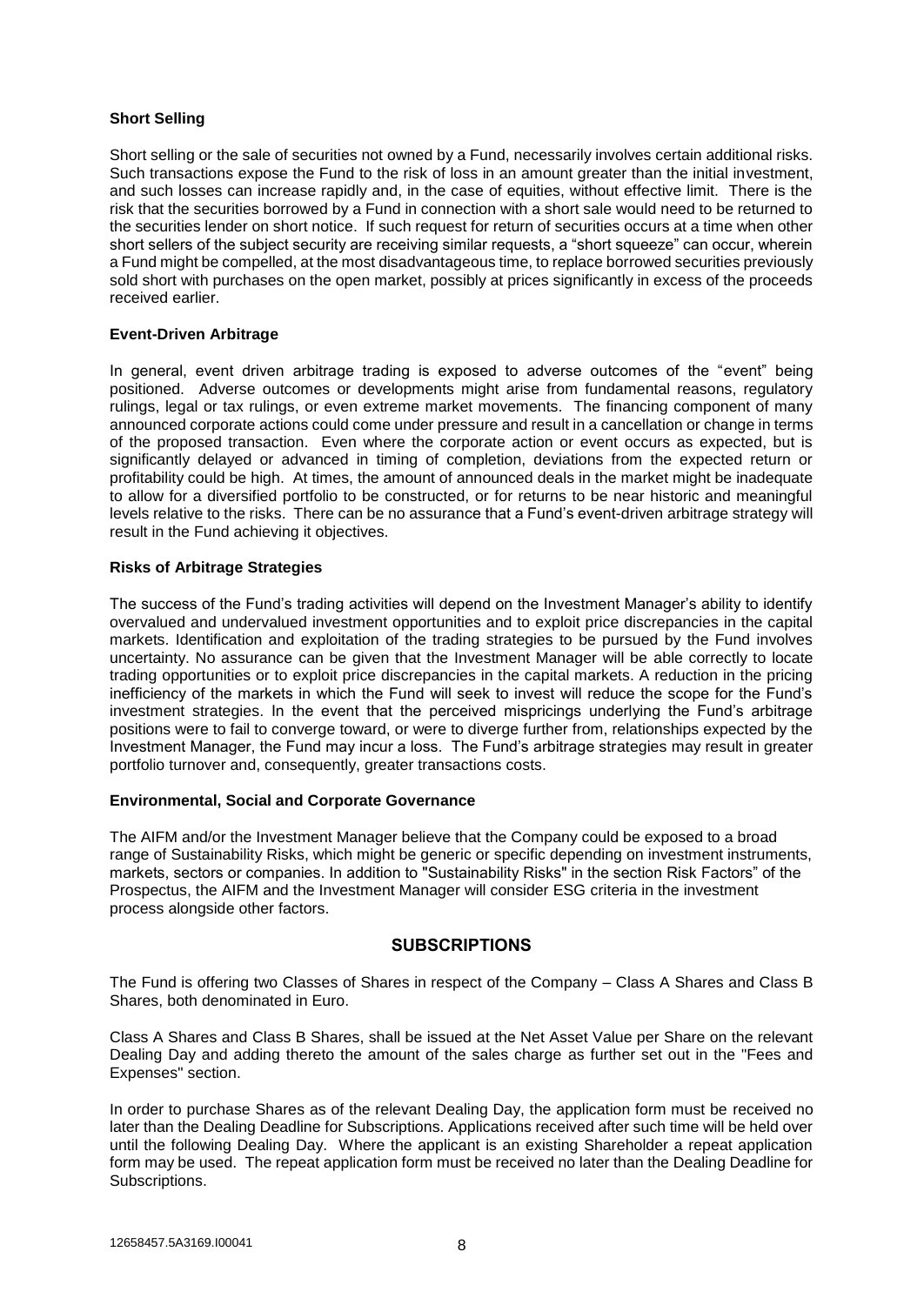The minimum initial investment amount for Class A Shares is €20,000,000. These shares are only available to employees of the Investment Manager.

The minimum initial subscription amount for each Class B Shares is €100,000 or such other amount as may be determined by the Central Bank from time to time. Incremental subscriptions for each Class of Shares must equal or exceed €100,000 or such other amount as may be determined by the Directors.

Settlement for subscriptions must be received by the Depositary no later than two Business Days after the relevant Dealing Day provided that the Directors reserve the right to defer the issue of Shares until receipt of subscription monies by the Fund.

Subscriptions for Shares should be made in Euro by electronic transfer to the Company's bank account, details of which are set out in the application form.

If payment in respect of a subscription has not been received by the relevant time, the Directors or their delegate may cancel the allotment and/or charge the investor interest at the rate as fixed by the euro short-term rate or €STR + 1% to be reimbursed to the Administrator. In addition, the Directors have the right to sell all or part of the investor's holding of the Shares in the Fund or any other Fund of the Company in order to meet such charges.

#### **REDEMPTIONS**

#### **Redemption of Shares**

Shareholders may request the Fund to redeem their Shares on and with effect from the relevant Dealing Day at the Net Asset Value per Share in accordance with the redemption procedures specified below.

A redemption request form may be obtained from the Administrator and should be posted or sent by facsimile, so as to arrive at the Administrator's address no later than the Dealing Deadline for Redemptions.

#### **DIVIDEND POLICY**

There will be no dividend distributions in respect of the Fund. Accordingly, income and capital gains arising in respect of the Fund will be re-invested in the Fund and reflected in its Net Asset Value per Share.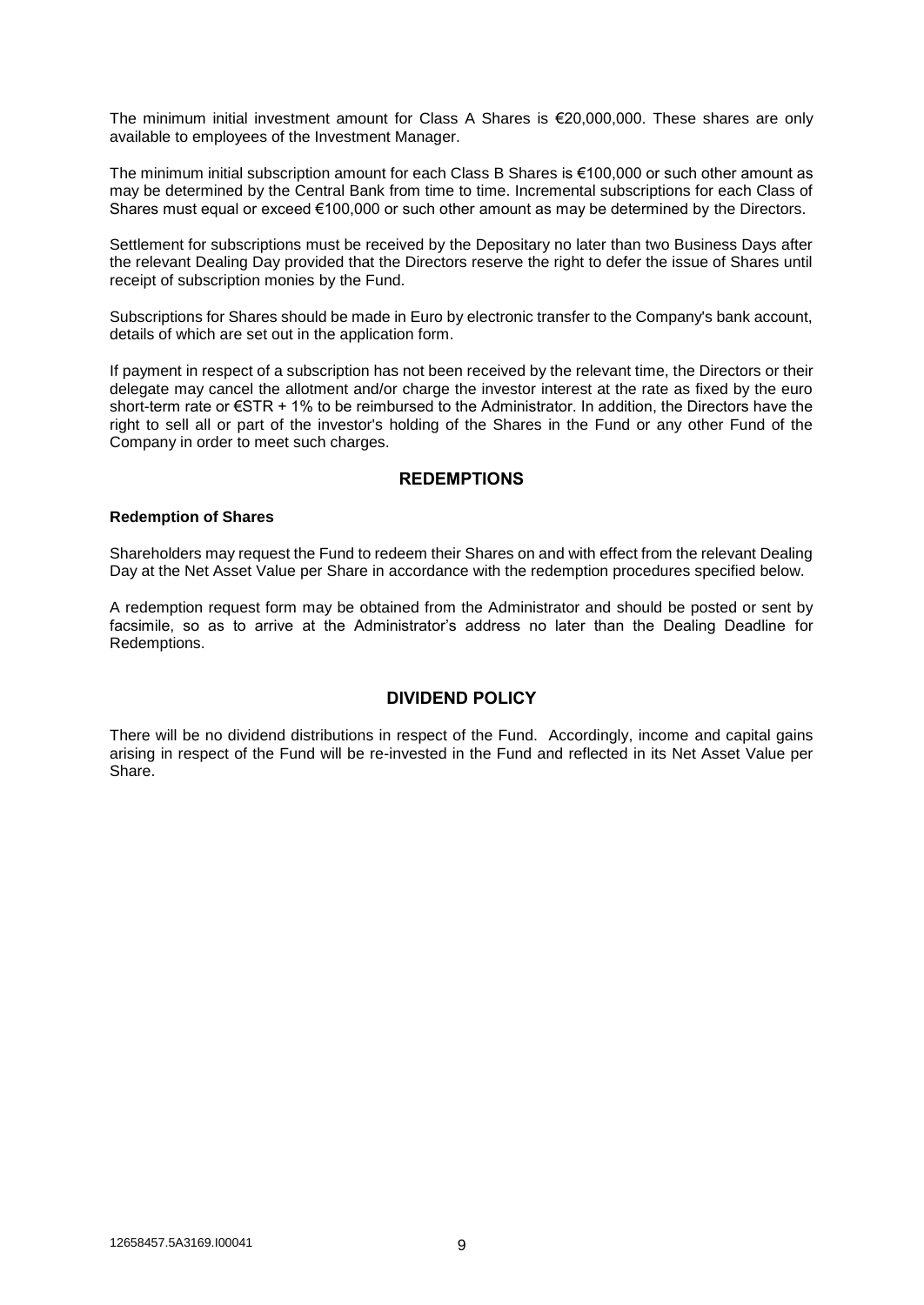#### **FEES AND EXPENSES**

#### **Investment Management Fee**

The Company will pay the Investment Manager an investment management fee, out of the assets of the Fund, of 1% per annum of the Net Asset Value of the Fund for the Class A Shares and the Class B Shares, accruing daily and payable monthly in arrears on the last Business Day of each month. The Company will also reimburse the Investment Manager for its reasonable out-of-pocket expenses.

#### **Performance Fee**

The Company will pay the Investment Manager a performance fee equal to 10% with respect to the Class B Shares of the outperformance in value of the Class B Shares, over the amount of the High Watermark (as defined below) for those Shares multiplied by the weighted average number of Class B Shares in issue during the Calculation Period (as defined below) (a "**Performance Fee**").

The manner in which the appreciation in value of the Shares and the High Watermark are calculated for these purposes is described in more detail below.

The "**High Watermark**" shall mean the highest closing Net Asset Value per Share on which a Performance Fee was paid for all the previous periods since inception or the initial offer price in the case of the first Calculation Period.

The Performance Fee is accrued at each Valuation Point and payable quarterly in arrears, calculated by the Administrator and verified by the Depositary as at the last Dealing Day in each calendar quarter (each a "**Calculation Period**"). No Performance Fee is payable until the Fund's Net Asset Value per Share exceeds the previous High Watermark and a Performance Fee will only be payable on the increase over the High Watermark.

In this regard:

- (i) in the event that the Class B suffers a redemption or exchange of Shares on a Dealing Day within a Calculation Period, the Investment Manager shall be entitled to receive the Performance Fee per Share accrued in respect of such redemption or exchange of Shares. Any such entitlement to Performance Fees in respect of redemptions or exchange of Class B Shares will not be repayable although such entitlement will be taken into account in calculating the Performance Fee entitlement, if any, in respect of the Calculation Period as a whole;
- (ii) with respect to the Class B Shares, the Initial Offer Price will be taken as a starting point for the calculation of the Performance Fee for the first performance period and the first performance period with respect to the Class B Shares will commence on the Business Day immediately following the close of the Initial Offer Period and end on the first calendar quarter following such date; and
- (iii) no Performance Fee is payable until the Net Asset Value of the Fund exceeds the High Watermark Class B Share (as applicable) for the Fund on which a Performance Fee was paid.

The Investment Manager may from time to time and at its sole discretion and out of its own resources decide to rebate to some or all Shareholders or to the Company part of its fees.

No performance fee is payable with respect to the Class A Shares.

#### **Administration Fees**

The Administrator shall be entitled to receive the following fees out of the assets of each Fund, a monthly fee, accrued daily and payable monthly in arrears, of up to a maximum of 0.07% on the first €100 million of the Net Asset Value of the Fund, 0.06% on the first €400 million of the Net Asset Value of the Fund and 0.05% of the Net Asset Value of the Fund thereafter. The Fund will be subject to a minimum monthly fee of €3,500. This minimum fee may be waived by the Administrator for such period or periods of time as may be agreed between the Company and the Administrator from time to time. An account opening